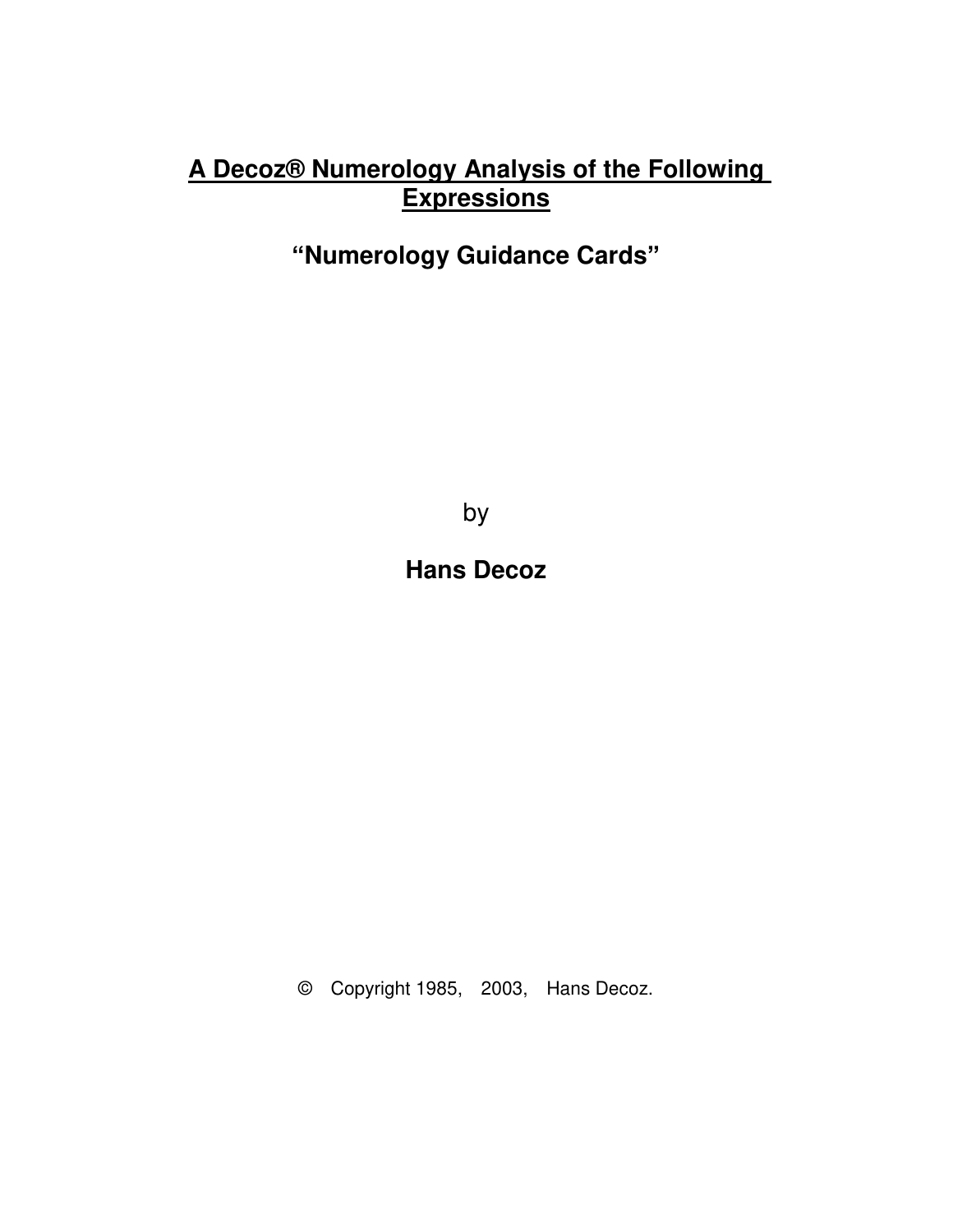## **TABLE OF CONTENTS**

**INTRODUCTION** INTRODUCTION 3 Results for the entry "Numerology Guidance Cards" 4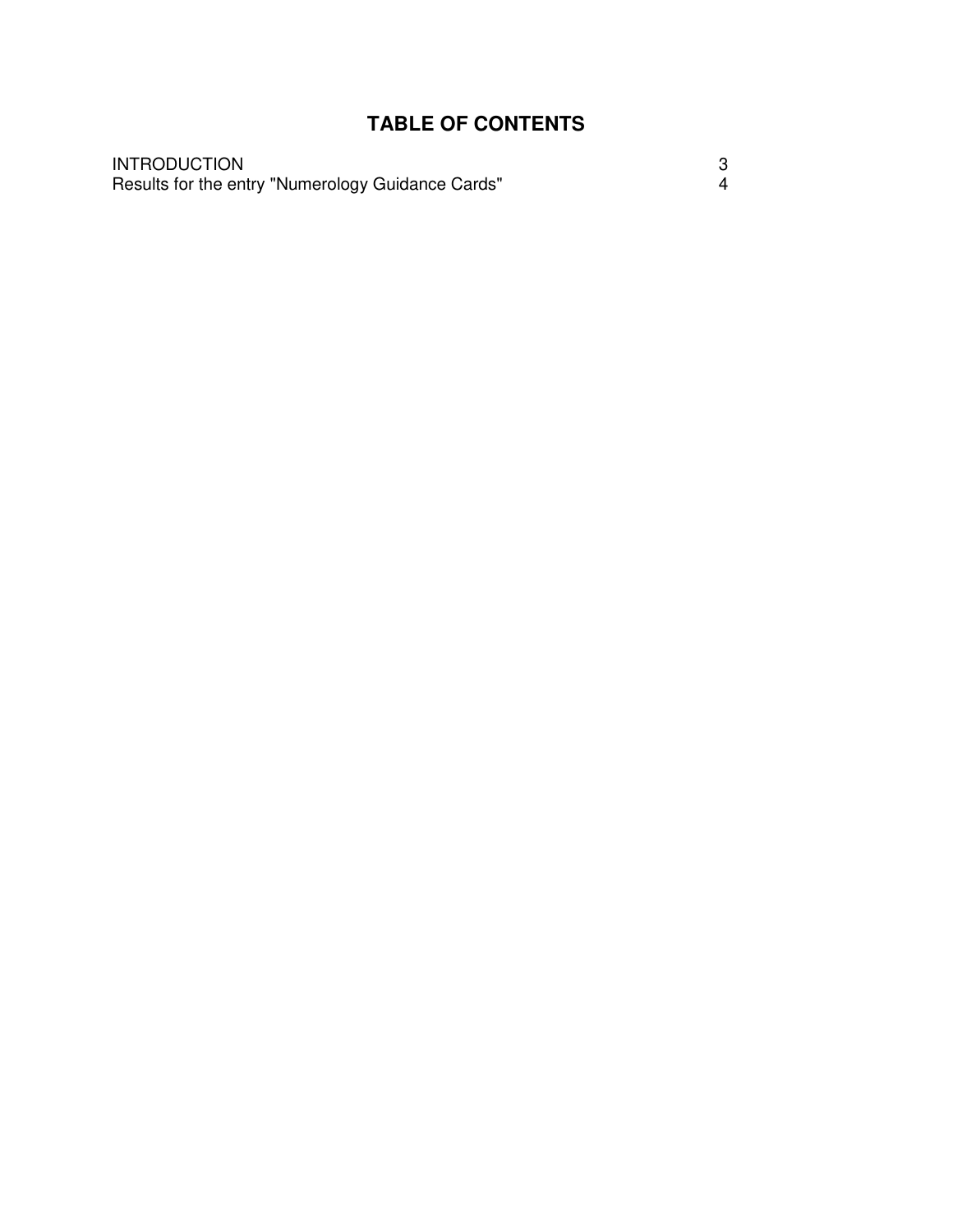## **INTRODUCTION**

Have you ever noticed how a name quite often perfectly reflects the personality of the individual named?

Advertisers certainly understand this phenomenon. It is not a coincidence that in a popular television commercial, the only person who had never tried a certain hamburger was named Herb - a somewhat geeky name in the minds of most people. Can you imagine John Wayne as Herb Wayne?

This intuitive connection we have with names and words runs very deep and is certainly persistent. When a corporation prepares to launch a new product, they put a team of copywriters, public relations experts, even psychologists, together to come up with just the right name for the product.

The Name Advisor analyzes the kind of influence a name or a number, or a combination of both, has on the human psyche. By doing so, it will help you chose the right name for a child, an adult (name change), a product, a pet, a street address, a business name, a telephone number, a car license plate, and so forth.

The Name Advisor uses 3 to 4 topics.

**The Dominant Impression** explains the initial and most strongly felt influence of a name.

**The Vowel Vibration** focuses on the vowel sounds.

**The Base Vibration**, which could be considered an underlying tone or rhythm, can apply to names as well as numbers - such as telephone numbers or social security numbers.

The Overview section tells you about the relationship between the different vibrations.

Although two names can easily have a similar - even identical - Dominant Impression, the chance of two names also having the same Vowel and Base vibrations is much smaller. Certainly the most important aspect to consider, is how the first three main influences fit together. The Overview, therefore, is as important, if not more important, as the other sections when considering a name. However, don't focus only on getting the highest rating of stars. Use your own analytical powers. Think about the two or three different vibrations. Do they feel suitable for the name and the person or thing you are naming? If you are starting your own accounting firm, you should look for a name that reflects dependability, trustworthiness, stability, even if that name is also described as boring and rigid. On the other hand, if you are looking for a name for a store selling camping gear and scuba diving lessons, you want a name that conveys a dynamic, risk-taking, freedom-loving nature.

Page 3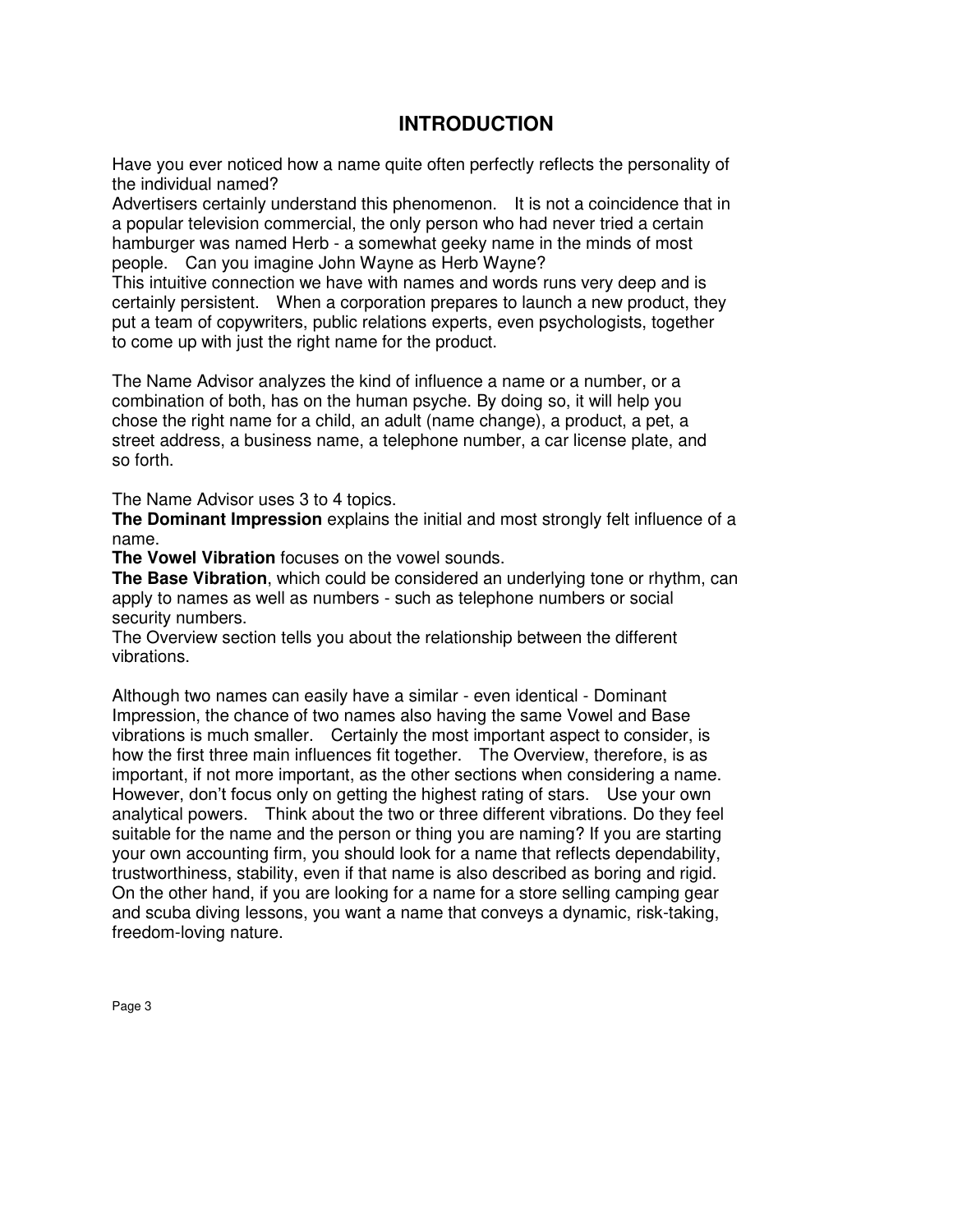When you look at the results of names you entered - and the program subsequently examined - you need to keep a few things in mind:

#### **Who, or what, is the name for?**

There is no such thing as a perfect name. Each and every name, number, or combination of both, will have some negative as well as some positive attributes. Make the name "it" the person or thing. Don't look specifically for "money and power" or "fame and fortune." Keep in mind that when it comes to quality of life, happiness is the bottom line.

Hans Decoz August 2001.

## **Results for the entry "Numerology Guidance Cards"**

#### *Dominant Impression*

#### Dominant Impression.

This section describes the first and dominant impression the name "Numerology Guidance Cards" conjures up in most people.

The name "Numerology Guidance Cards" is highly sensitive, promotes cooperation and diplomacy, and makes everyone feel safe and appreciated. Flexible and passionate, "Numerology Guidance Cards" promotes adaptability and survival against all odds. The name indicates understanding, compassion, and intimacy, and tends to draw support with tact and subtle persuasion rather than force and confrontation. Having an intuitive ability to avoid land mines and pitfalls, and a strong sense of balance, this name promotes a careful and competent decision-making process.

To some people, the name "Numerology Guidance Cards" feels weak and as a result, is often underestimated.

Most positive characteristics: Cooperation, tact, flexibility, tolerance, insight into the human psyche, intuitive, healing. Most negative characteristics: Lacks confidence, lacks aggressiveness when needed.

#### *Vowel Vibration*

The Vowel Vibration of a name enhances or decreases the impact of the Dominant Impression, and sometimes adds a completely different flavor.

Page 4